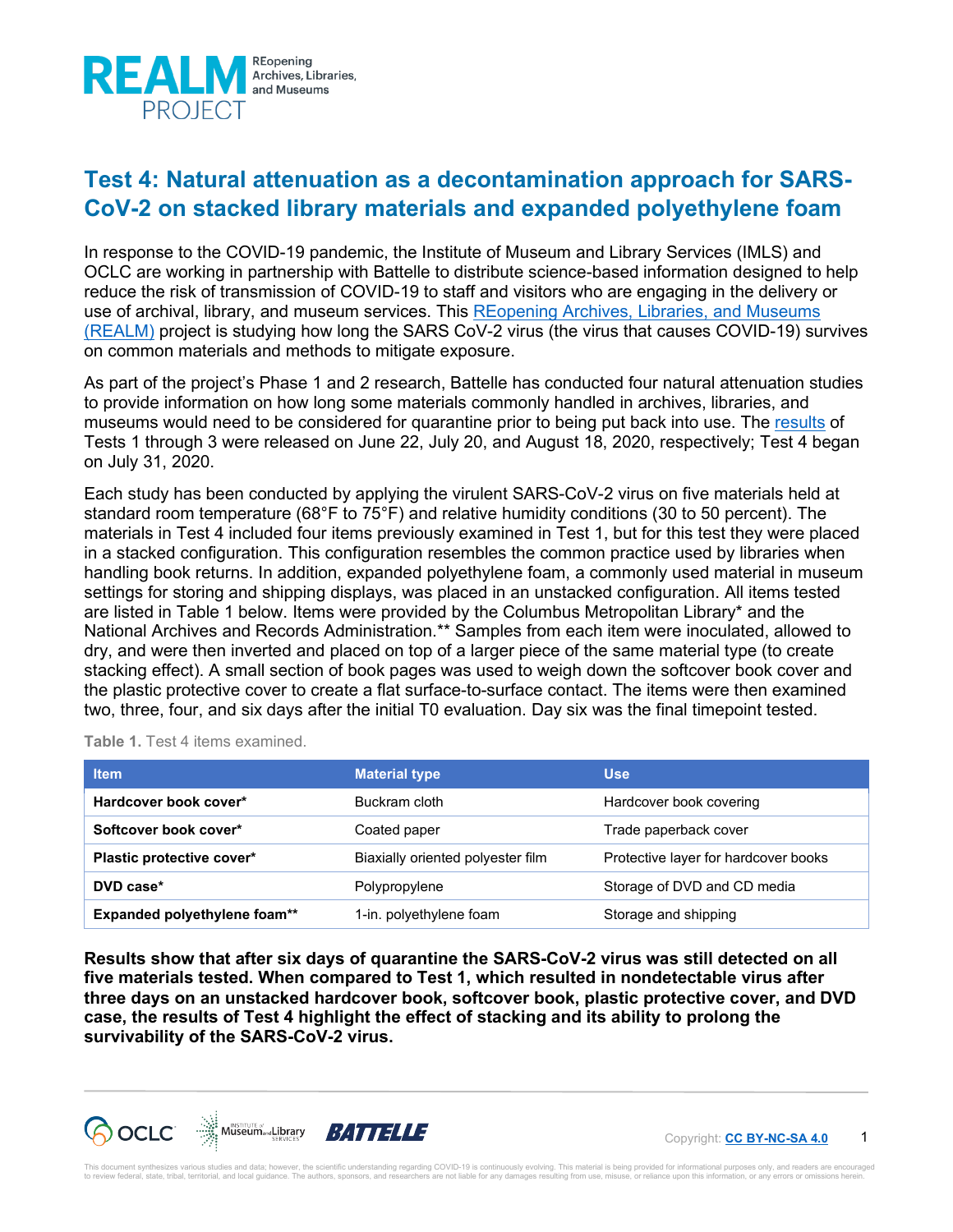

Based on the materials' porous cellulose composition, liquid disinfection methods may not be suitable and may result in material degradation. Longer quarantine time can be considered; or, other methods such as application of heat may promote more rapid decontamination and may warrant further investigation. A literature review that will be available in October 2020 is exploring published research on the effect of heat, UV light, and other methods of disinfection. Organizations such as the Northeast [Document Conservation Center](https://www.nedcc.org/free-resources/preservation-leaflets/3.-emergency-management/3.5-disinfecting-books) have shared information on disinfecting materials for archives, libraries and museums.

## **Test Methods**

The items studied in Test 4 were not sterilized before testing. Battelle propagated the clinical isolate of the SARS-CoV-2 virus in-house, followed by characterization and testing to establish a certified titer. All testing was conducted within a [biosafety level](https://en.wikipedia.org/wiki/Biosafety_level) (BSL)-3 laboratory.

Test coupons (N=5) and blank (N=1), per timepoint, were excised from each of the five library or museum materials in 1.9 cm × 7.6 cm–sized coupons. Stock SARS-CoV-2 was applied as 10 10-µL droplets (100 µL total) on each coupon and allowed to dry at ambient laboratory conditions in a Class II biosafety cabinet (BSCII), as shown in Figure 1. This method and volume of inoculum is consistent with previous attenuation testing methods developed by Battelle[1](#page-1-0) and allows for a controlled method of drying to allow for a consistent starting number of virus. Once dry, a set of test coupons were collected and processed (T0 samples), and the remainder of test coupons were moved to a Class III biosafety cabinet to maintain the desired ambient environmental conditions of  $22 \pm 2^{\circ}$ C and relative humidity (RH) of 40  $\pm$  10. Actual conditions achieved were 21.8  $\pm$  0.30°C and 38.6  $\pm$  1.84% RH. All material coupons, after inoculation and subsequent drying, were placed on top of a stainless steel rack or stacked onto like material types and placed into a sealed, environmentally controlled chamber for testing. This chamber does not have mixing fans and does not transmit light, so the test materials were not exposed to airflow or light while in the chamber. Due to the wavy nature of the softcover book and plastic protective cover, a section of book pages was used for each, after stacking, to promote flat surface contact between the materials.

At the specified time points, the test coupons were removed from the environmental chamber and placed in 50-mL conical tubes (Fisher Scientific Cat. No. 14-959-49A, Waltham, MA, USA) and extracted with 10-mL complete cell culture media (Dulbecco's Modified Eagle Medium, Corning Cat. No. 10-010-CV, Corning, NY, USA), supplemented with 2% fetal bovine serum (Gibco Cat. No. 10082147, Carlsbad, CA, USA) and penicillin-streptomycin (Gibco Cat. No. 15140122), and agitated on a platform shaker at 200 rotations per minute for 15 minutes.

During the extraction process, there was a potential for chemicals from the test materials or adhesives contained within those materials to leach into the extracted liquid. Those chemicals could have had a

<span id="page-1-0"></span><sup>1</sup> Richter, W.R, M.M. Sunderman, M.Q.S. Wendling, S. Serre, L. Mickelsen, R. Rupert, J. Wood, Y. Choi, Z. Willenberg, and M.W. Calfee. 2019. "Evaluation of altered environmental conditions as a decontamination approach for nonspore-forming biological agents." *Journal of Applied Microbiology* 128(4): 1050-1059. [https://doi.org/10.1111/jam.14532.](https://doi.org/10.1111/jam.14532)



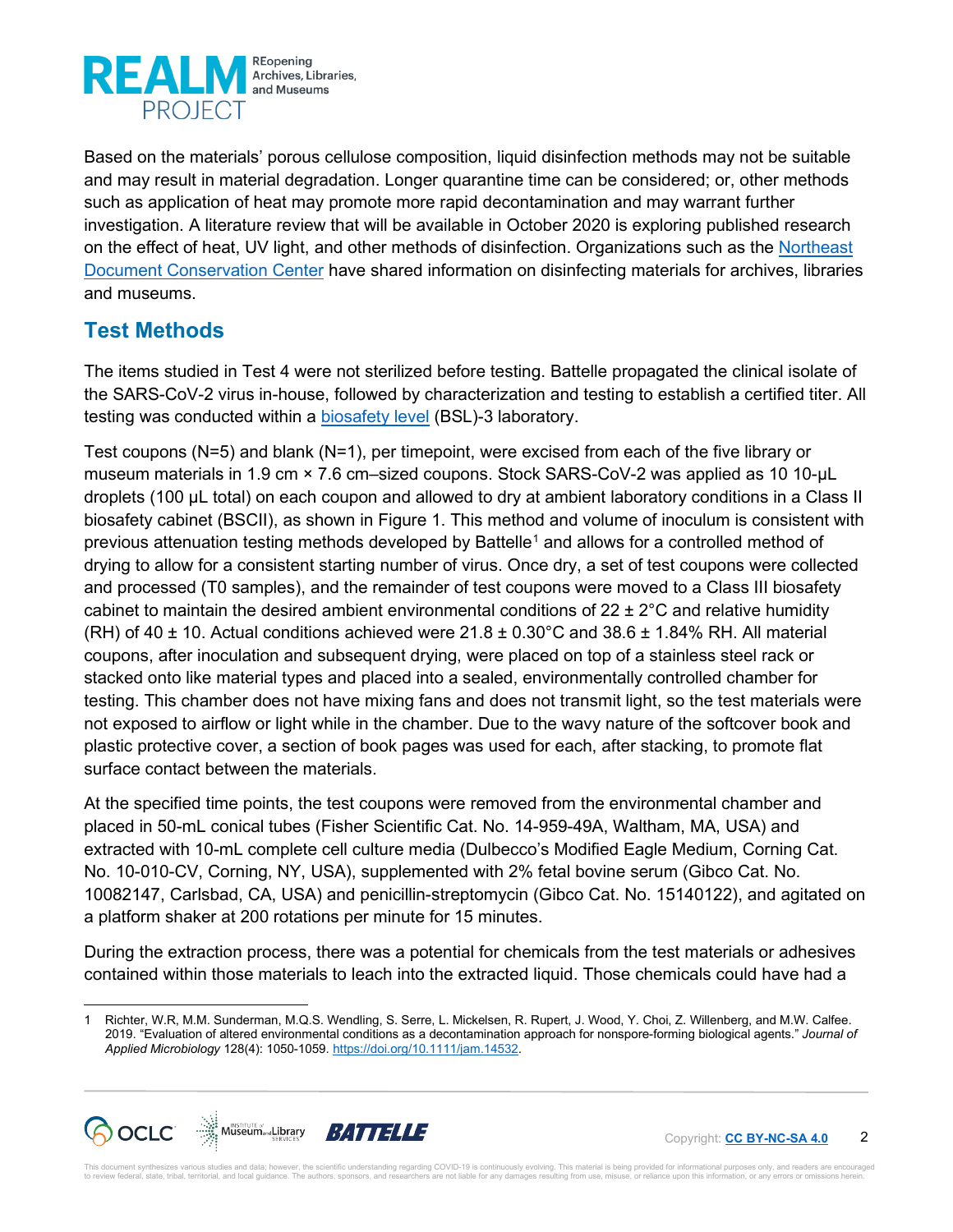

deleterious cytopathic effects (CPE) on the cell culture monolayer. Since cell culture monolayers are needed for the median tissue culture infectious dose  $[TCID<sub>50</sub>]$  assay to quantitatively determine infectious virus, it is important that the extractant does not have components other than the SARS-CoV-2 that will cause CPE, since this will result in false positives (i.e., presence of infectious virus).

**Figure 1.** Inoculation of SARS-CoV-2 onto Test 4 materials (left). After inoculation, the test coupons were placed inside the exposure chamber and stacked onto like material (right).



To mitigate the potential for chemically induced CPE, the extracts were transferred to a concentrator (Spin-X UF Concentrator, Corning Cat. No. CLS431491) and centrifuged until the ~10 mL starting volume was concentrated to ~ 0.5 mL. Approximately 10 mL of fresh complete cell culture media was added to the concentrated sample (i.e., extracts) for the purpose of washing and removing any residual chemicals. The concentrator was centrifuged again and concentrated to  $\sim$  0.5 mL. Media was added to equilibrate all washed extracts to approximately 2 mL.

The limit of quantitation (LOQ) of this assay is 13.1 TCID $_{50}$  units. Once below this threshold, the assay can no longer assign a quantitative value output; however, a qualitative assessment of the presence of infection can be observed through manual microscopic examination. Therefore, any values below LOQ, but positive for presence of virus, are assigned a value of 10 (indicating positive) to allow it to be resolved from 0 (indicating negative) presence of viral infection in the Vero cells.

The test sample extracts were assayed in Vero E6 cells (ATCC CRL-1586, Manassas, VA, USA), and after a 72-hour incubation at 37°C with 5%  $CO<sub>2</sub>$ , the TCID<sub>50</sub> assay plates were observed for CPE. The test matrix covered five time points (T, or day): T0, T2, T3, T4, and T6. As shown in Table 2 and Figure 2, at T0, a 1.3 to 1.9 log reduction (LR) was observed on all materials. Once dry and due to the stacked nature of the material, the rate of attenuation slowed and was still detectable through day 6. The expanded polyethylene foam, although not stacked, also resulted in recoverable virus through day 6.



3 Copyright: **[CC BY-NC-SA 4.0](https://creativecommons.org/licenses/by-nc-sa/4.0/)**

nt synthesizes various studies and data; however, the scientific understanding regarding COVID-19 is continuously evolving. This material is being provided for informational purposes only, and readers are encouraged to review federal, state, tribal, territorial, and local guidance. The authors, sponsors, and researchers are not liable for any damages resulting from use, misuse, or reliance upon this information, or any errors or omiss